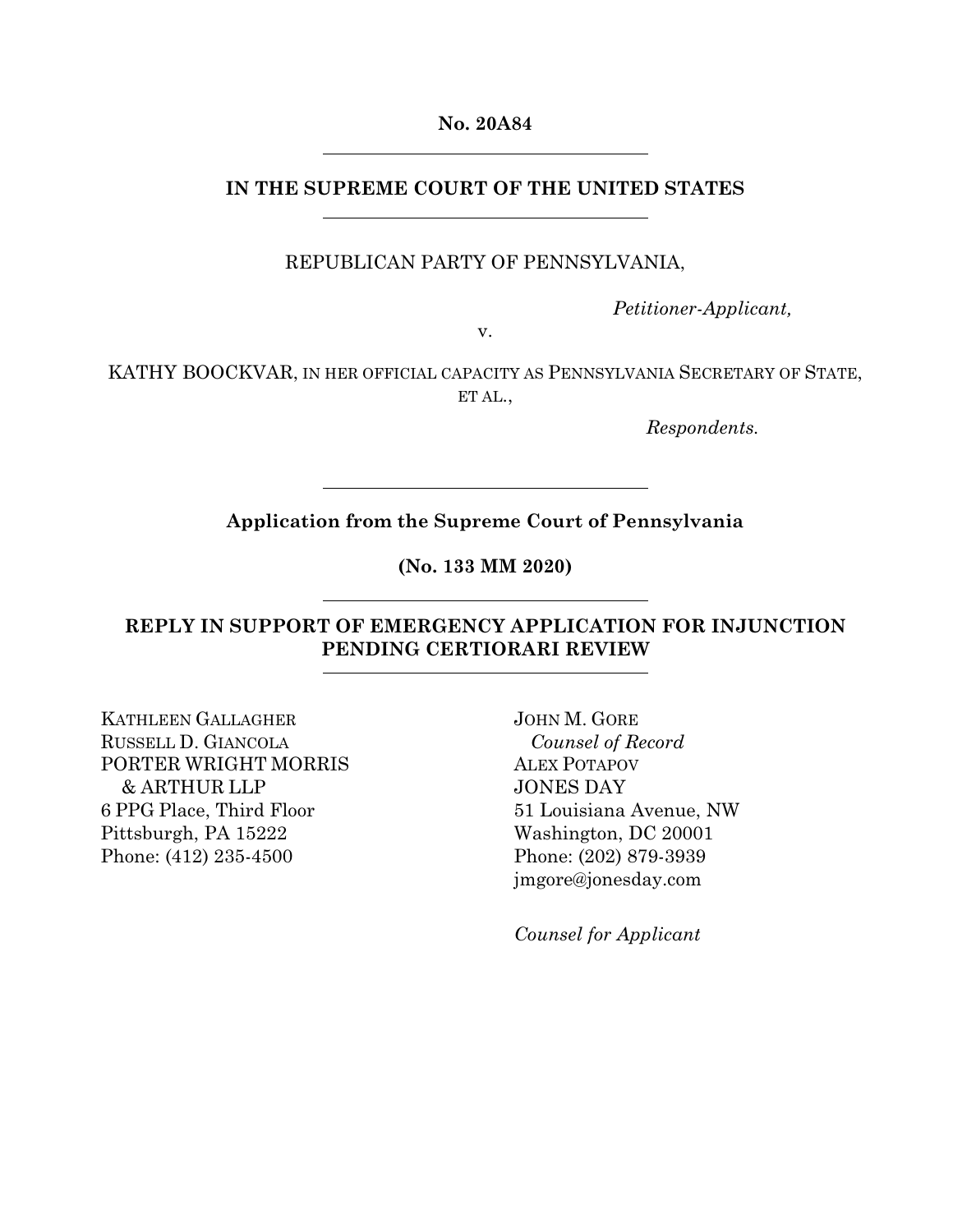Respondents' Responses only underscore that the Court should grant the Emergency Application For Injunction Pending Certiorari Review filed by the Republican Party of Pennsylvania (RPP). Respondents universally agree that ballots received by election officials after the General Assembly's Election Day received-by deadline but before the Pennsylvania Supreme Court's judicially extended deadline "should be logged and segregated." PA Dem. Resp. 1; *see also* Sec'y Resp. 1–7; Luzerne Cnty. Resp. 1. Indeed, as RPP already has explained, such relief is warranted to protect RPP's appellate rights and to preserve this Court's jurisdiction over the important questions presented. *See* RPP App. 8–11.

Respondents nonetheless offer various arguments in an attempt to show that an injunction is "unnecessary," PA Dem. Resp. 1, 8; Sec'y Resp. 6; Luzerne Cnty. Resp. 1, but none rebuts RPP's dispositive points. First, Respondents note that county boards of elections have logged and segregated late-arriving ballots, Sec'y Resp. 1, 6; Nov. 8, 2020 Letter, *Republican Party of Pa. v. Boockvar*, No. 20A84 (U.S. Nov. 8, 2020), but no Respondent disputes, let alone disproves, RPP's showing that the Secretary's guidances are not binding on county boards under Pennsylvania law, *see* RPP App. 4. Accordingly, absent an order of this Court, there is no legal mandate that county boards continue to segregate late-arriving ballots for the pendency of this appeal, and boards could choose to stop doing so at any time. *See id.*<sup>1</sup>

 $\overline{a}$ 

<sup>&</sup>lt;sup>1</sup> The Pennsylvania Democratic Party accuses RPP of "manufactur[ing] evidence" regarding county boards' compliance with the Secretary's guidances, but it cites no authority for its false assertion that RPP's request that county boards confirm such compliance was improper. PA Dem. Resp. 4.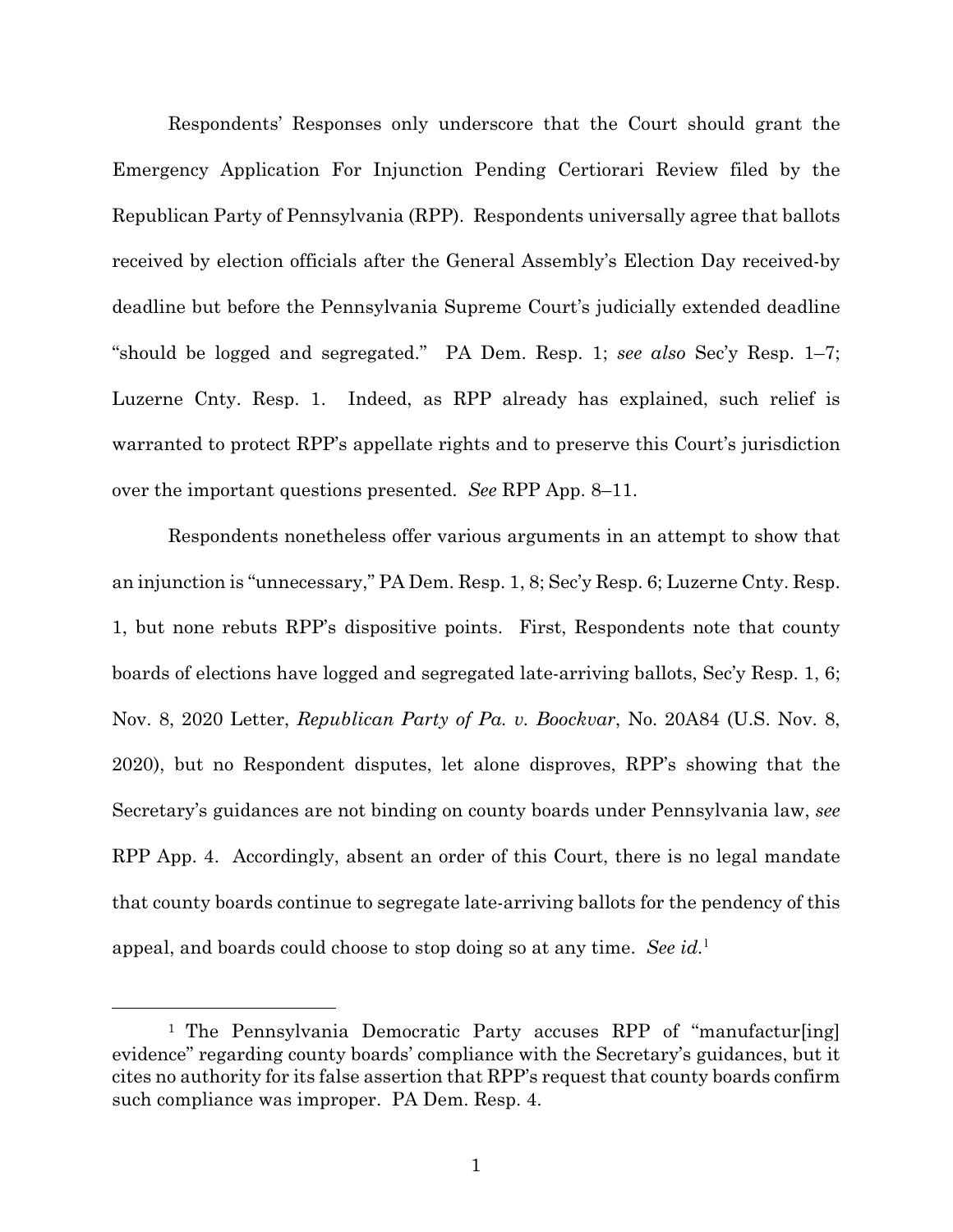Second, the Secretary argues that there is no "factual foundation" for RPP's "suggestion" that she "might change her guidance." Sec'y Resp. 7. But the Secretary *already* changed her guidance on November 1 even though her October 28 guidance "had an important bearing on the question whether to order special treatment of the ballots in question." Order, *Republican Party of Pa.*, No. 20A84 (U.S. Nov. 6, 2020) (Alito, J.). That the Secretary may not now intend to "change" her guidance again, Sec'y Resp. 7, thus does not suffice to preserve RPP's appellate rights or this Court's jurisdiction, *see, e.g.*, RPP App. 5.

Third, Respondents take issue with RPP's request that the Court additionally order county boards of elections not to take any other action with respect to latearriving ballots. *See, e.g.*, PA Dem. Resp. 7; Sec'y Resp. 7–9. But as RPP has explained, the "issue[]" presented "is precisely whether the votes that have been ordered to be counted" by the Pennsylvania Supreme Court are "legally cast" under federal law, *Bush v. Gore*, 531 U.S. 1046, 1046–47 (2000) (Scalia, J., concurring). Thus, the counting of those votes while that issue remains unresolved "threaten[s] irreparable harm" to RPP and all Pennsylvanians. *Id.*; *see also* RPP App. 11.

Finally, Respondents recognize that Justice Alito's administrative order encompasses the logging and segregation relief that they concede is proper. *See* PA Dem. Resp. 5; Sec'y Resp. 7; Luzerne Cnty. Resp. 3. RPP agrees that, at a minimum, Justice Alito's administrative order, or an order of the Court providing the same relief, should remain in place pending certiorari review.